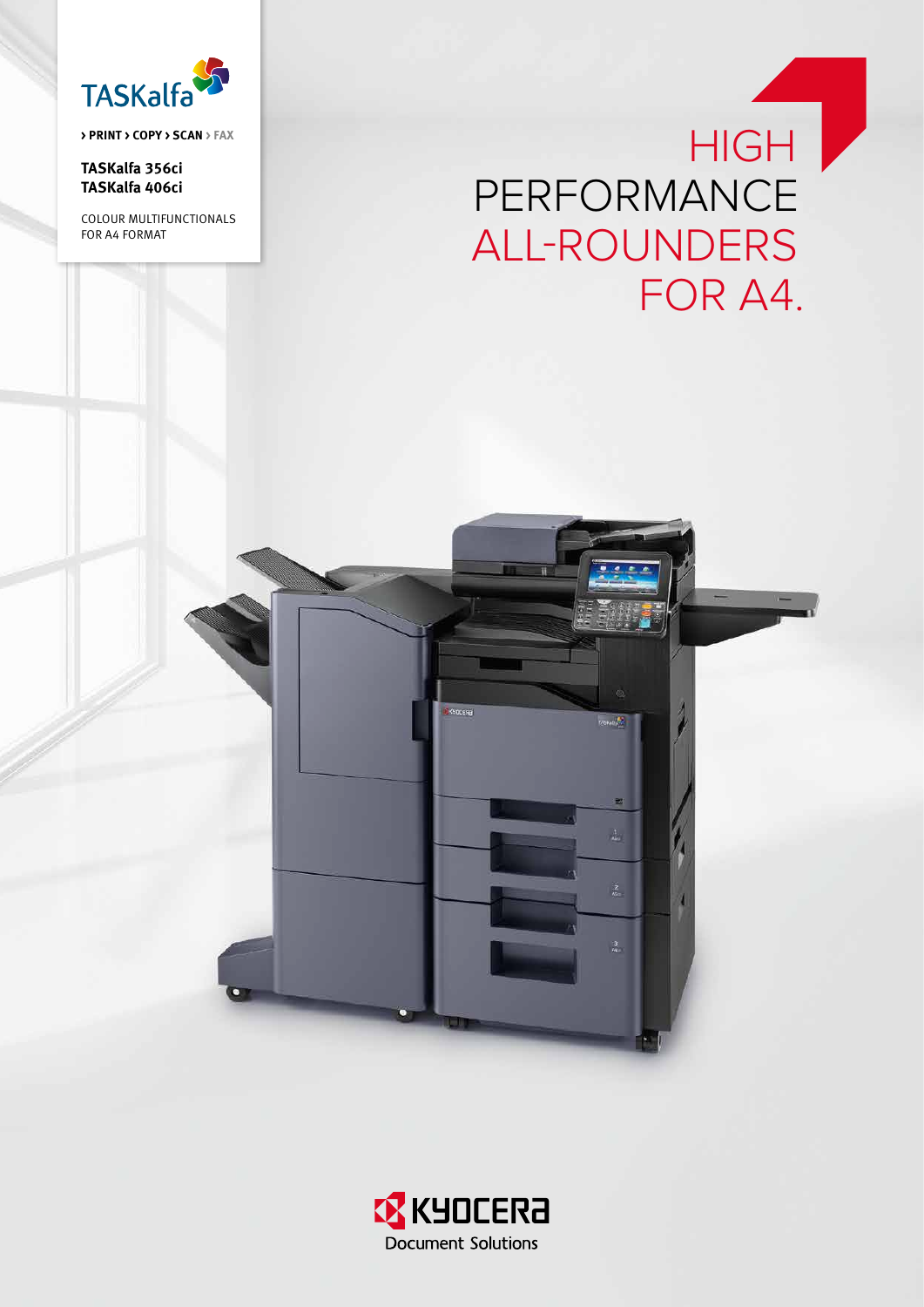# HIGH QUALITY MEETS MAXIMUM FLEXIBILITY

## A great all-rounder with unrivalled capabilities

Our new A4 colour multifunctionals are ideal for workgroups and departments which require the highest levels of functionality and flexible paper handling coupled with the reliability of A3 devices.

Thanks to their fast output, superior scanning speeds and finishing versatility, they boast high productivity and all key functions are easily accessible using the intuitive menu on the large touchscreen.

High-capacity finishing options and high-volume paper supplies designed to suit continuous print runs are just some of the outstanding paper-handling features of this new range.

Choose between two document processors, a number of paper feeders and a range of finishing options to tailor the device to your needs. Additionally, our advanced colour and toner technology ensures amazing quality and colour clarity with up to 1,200 dpi.

Thanks to our unique and durable components, our MFPs provide efficient, high-quality colour document output whilst keeping downtime and waste to an absolute minimum.



- UP TO 40 PAGES PER MINUTE A4 IN B/W, COLOUR IN SIMPLEX AND DUPLEX (TASKalfa 406ci)
- > SCANS UP TO 120 IMAGES PER MINUTE WITH THE ONE-PATH DUPLEX DOCUMENT PROCESSOR\*
- FIRST COLOUR COPY IN 6.9 SECONDS (TASKalfa 406ci)
- MEDIA FLEXIBILITY: PRINTING FROM A6 UP TO BANNER LENGTHS OF UP TO 1,200 MM
- INDIVIDUAL PAPER HANDLING INCLUDING Powerful FINISHING OPTIONS
- VARIOUS PAPER FEEDERS FOR UP TO 3,100 SHEETS AND FIVE MEDIA TYPES\*
- EXCELLENT PRINT QUALITY OF UP TO 1,200 DPI
- > 2 GB RAM AND UP TO 320 GB HDD MEMORY AND STORAGE
- > SECURE\*: EASY AUTHENTICATION SUPPORTS MULTIPLE USB CARD TECHNOLOGIES, DATA SECURITY KIT
- FAX FUNCTIONS\* WITH UP TO 600 DPI, Super G3, DUAL FAX, NETWORK FAX, INTERNET FAX
- > DURABLE COMPONENTS ENSURE EXCEPTIONAL EFFICIENCY AND RELIABILITY WHILE GENERATING LESS WASTE

\* OPTIONAL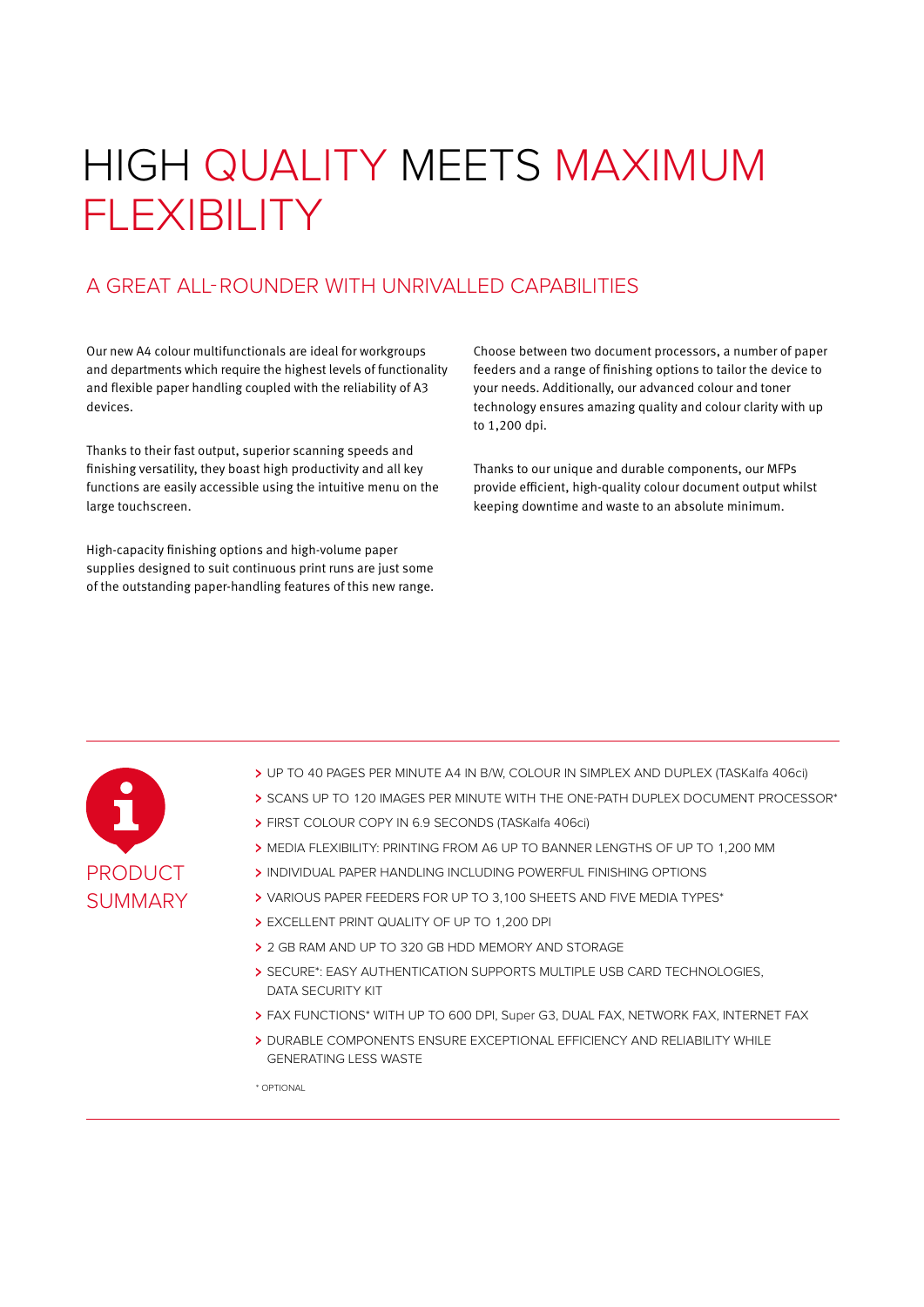

## TURN YOUR PAPER DOCUMENTS INTO DIGITAL FILES

The new multifunctionals make digitisation incredibly quick and easy. The devices can also scan documents from A6 up to large banners. Use the control panel to access various destinations as to a server, an email address, a folder or a USB device, or multiple destinations at once. Choose the file format (PDF, compact PDF, encrypted PDF, searchable PDF, JPEG, TIFF, XPS or open XPS) and enjoy virtually lossless data compression. Additional great features include the one-path duplex document processor which carries out the scanning task at an amazing rate of up to 120 ipm and the optional OCR technology which turns scanned documents into text. This not only allows you to search the scanned document but also to edit and share it.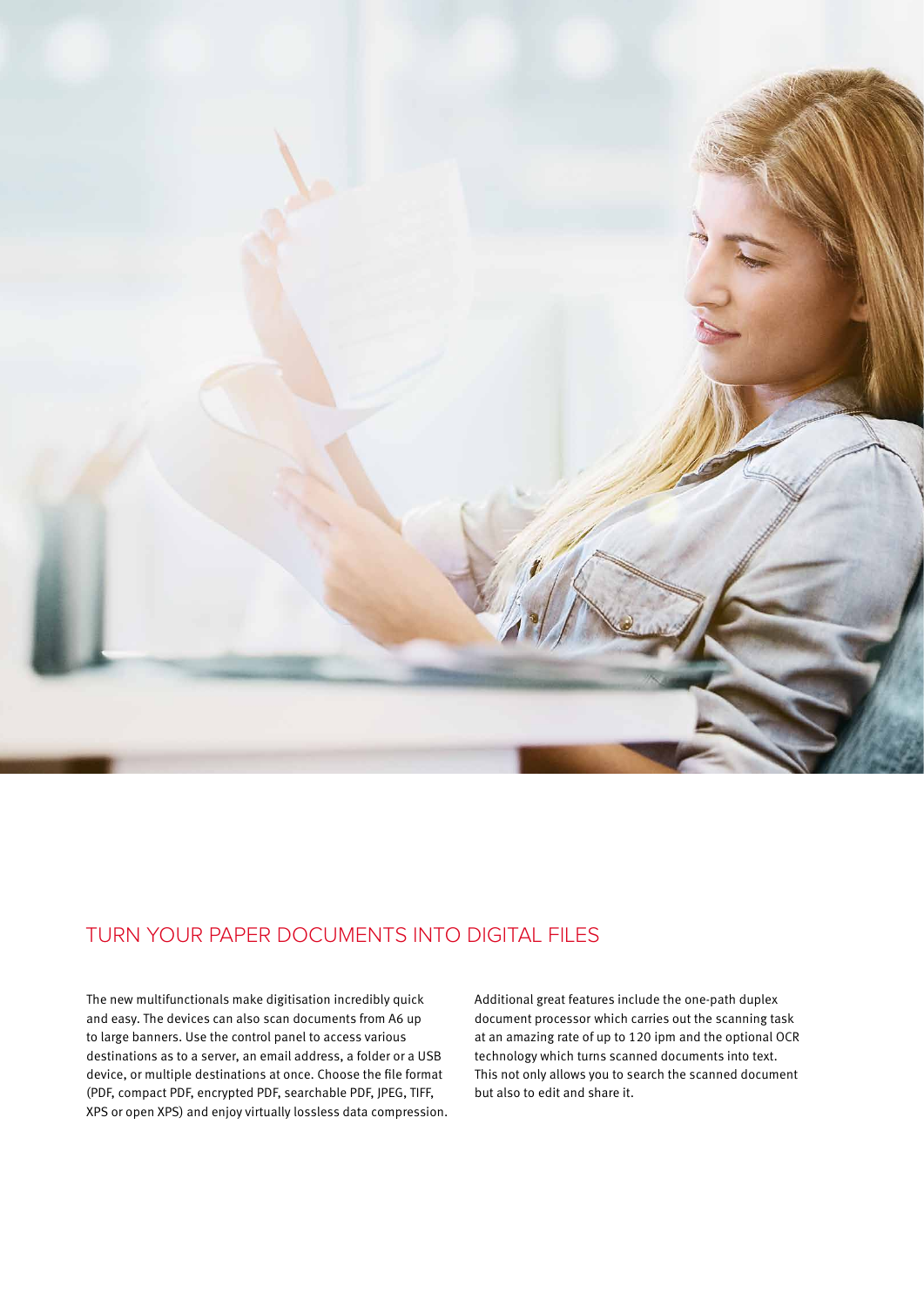# UNRIVALLED COLOUR QUALITY

A high-quality colour printout can make the difference between an average business presentation and one which wins new clients. Our MFPs allow you to easily produce documents in

1,200 dpi with high colour consistency, clarity and gradation, projecting a truly professional image of your business.

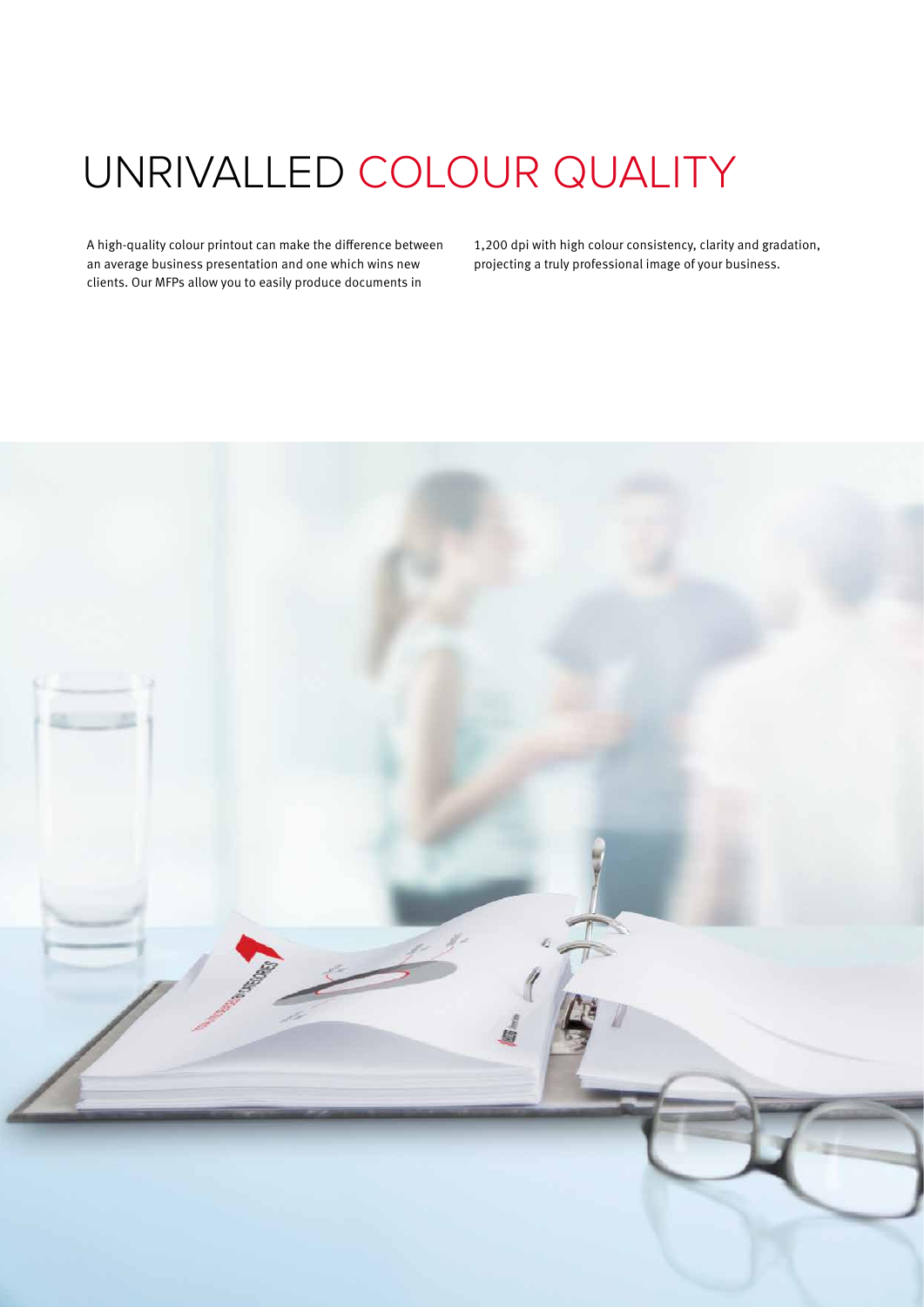

- > Our long-life printer drum with an amorphous silicon surface lasts for at least 300,000 prints\*
- $>$  High reliability = less downtime = more savings

\* Only TASKalfa 406ci



- > Uses minimal energy
- > Quiet mode reduces noise emissions
- Long-life components save resources and reduce waste



- > Large seven-inch tilting colour touch panel (0–90 degrees)
- > Customisable home screen with simple and intuitive menu
- IC card readers combine ease of use with enhanced security
- > Improved printer driver with enhanced functionality and usability

# SECURITY, FLEXIBILITY AND PEACE OF MIND

## RELAX WITH SECURE DOCUMENT MANAGEMENT

To safeguard against potential security risks, TASKalfa devices utilise SSL data encryption and are equipped with IPsec, IPv6 and PDF encryption as standard. To further protect your most sensitive data, we also offer an optional card authentication

function that prevents unauthorised access. Also available as an optional feature is KYOCERA's Data Security Kit with 256-bit encryption of stored files and secure deletion of obsolete data stored on the hard disk during printing, copying or scanning.

## TAILORED TO YOUR INDIVIDUAL NEEDS

HyPAS™, KYOCERA's open software development platform, allows you to integrate the device into your existing business workflow. You can set it up quickly and easily using the control panel, and thereby make sure it fits perfectly into your office

environment when using ordinary business applications like Document Management Systems or Enterprise Resource Planning (ERP). Once configured, it will leave you free to focus on what really matters – your business.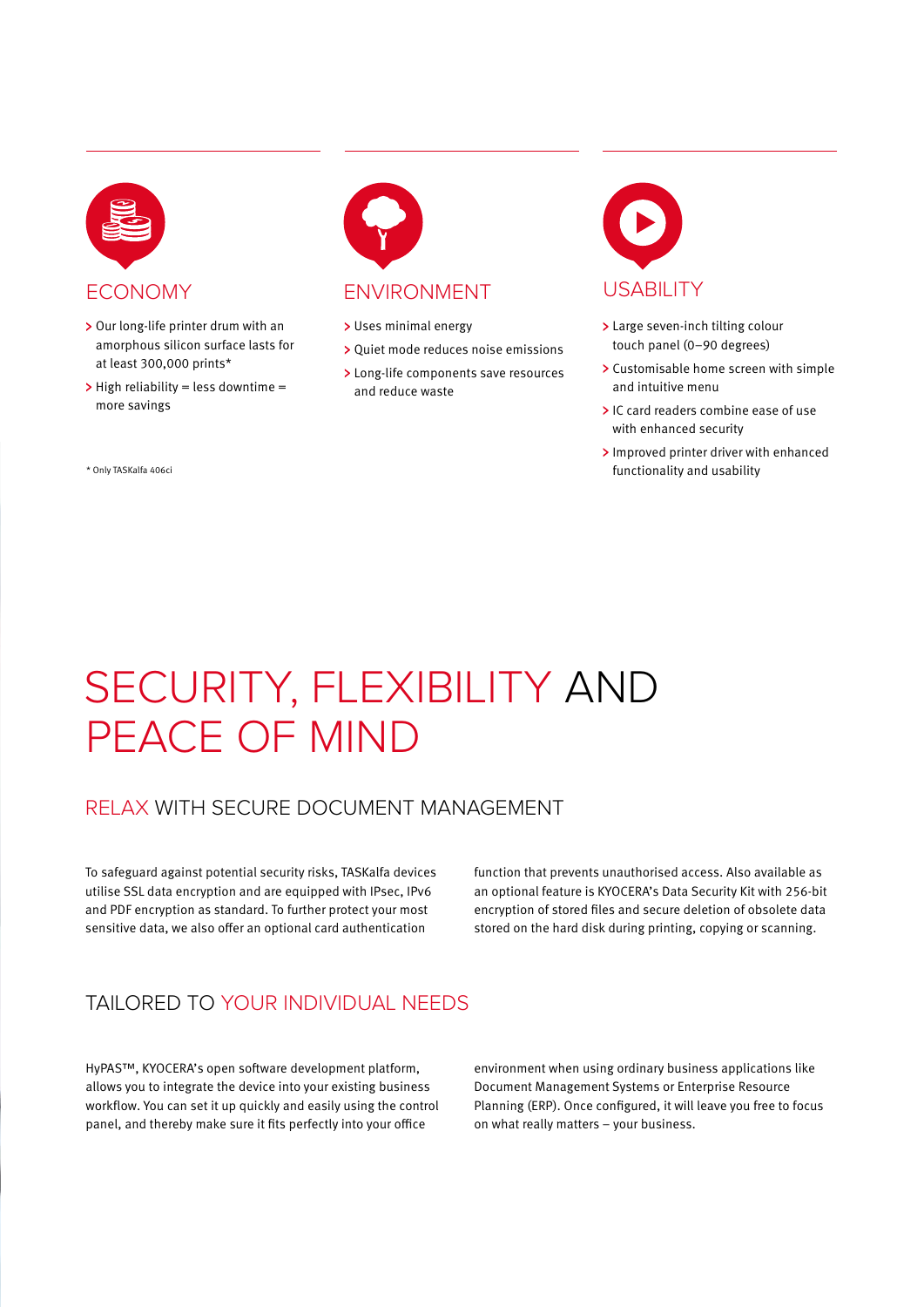# ENHANCING YOUR MFP EVEN FURTHER

## PAPER HANDLING SOLUTIONS TO MATCH EVERY NEED

Choose from a wide range of paper handling options. Select from two document processors and three finishers that can be added to your basic MFP to provide an output capacity of up to 3,300 sheets. Additional paper trays can also be added to expand paper capacity to 3,100 sheets. This enables non-stop printing in different formats.



JOB SEPARATOR JS-5100

100-sheet job separator tray is ideal for fax or copy output.



### 300-SHEET FINISHER DF-5100 Output capacity of up to 300 sheets with stapling of up to 50 sheets in three positions.



DOCUMENT PROCESSOR DP-5100 75-sheet document processor, automatically reverses double-sided documents.

### 3,200-SHEET FINISHER DF-5120

3,000 sheets for high-capacity outputs. 200-sheet sub tray for separation. Stapling of up to 50 sheets in three positions plus punching.





1,000-SHEET FINISHER DF-5110 1,000-sheet finisher for large outputs. Stapling of up to 50 sheets in three positions plus optional punching.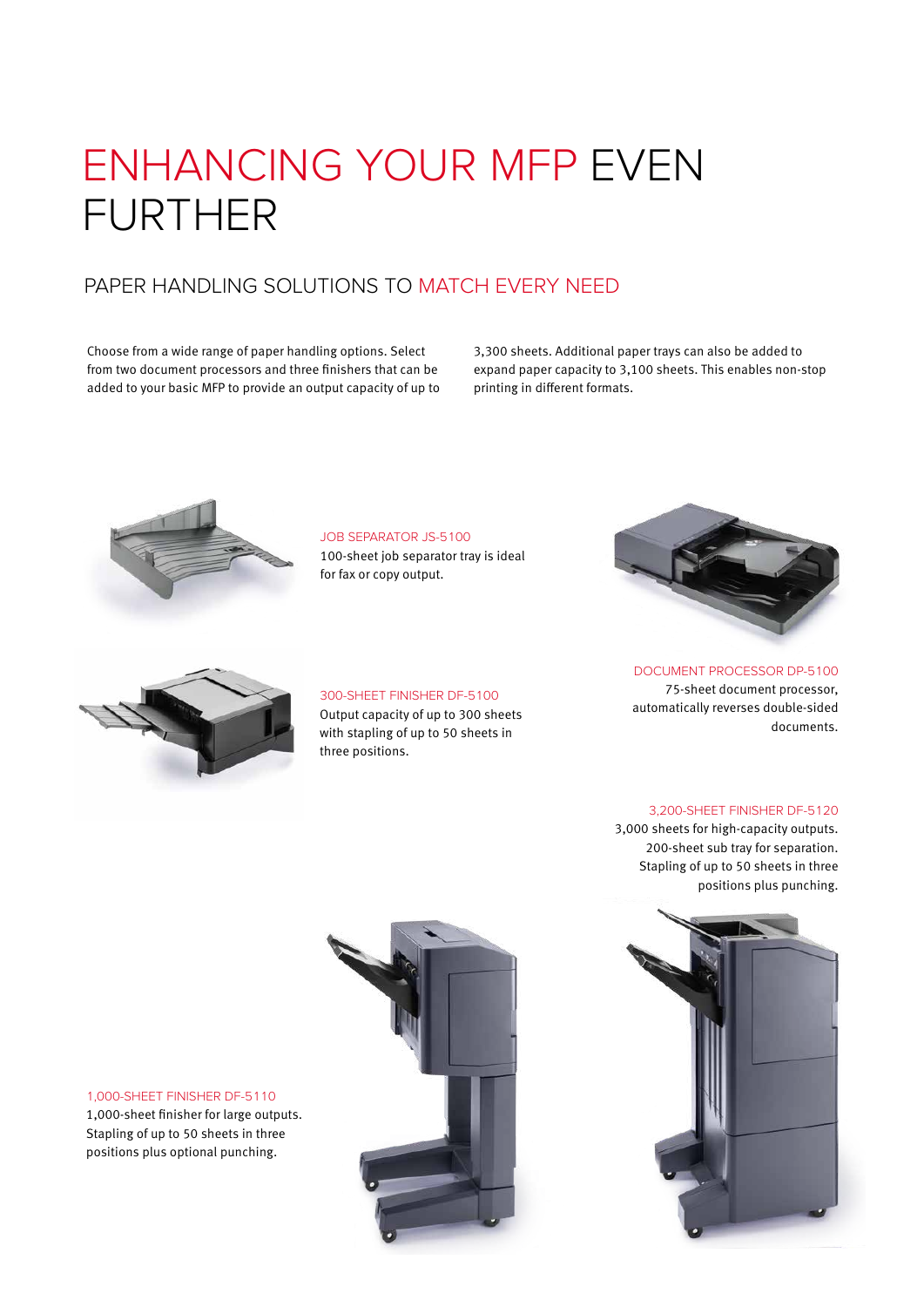

 $\mathbf{R}$ 

#### 1 FIVE-BIN MAILBOX SORTER MT-5100

Ideal for large workgroups: separates users' output into five trays, each up to 100 sheets. Main tray for large runs of up to 500 sheets.

2 DUPLEX DOCUMENT PROCESSOR DP-5110 Up to 75-sheet capacity from A6–A4/ Legal or banner sheets up to 1,900 mm. Scans double-sided documents in one-path.

ATTACHMENT KIT AK-5100 (100 sheets) Bridge unit required for MT-5100, DF-5110 and DF-5120. Offers 100-sheet output capacity.

#### 500-SHEET PAPER FEEDER PF-5120

Enhances total paper capacity to 1,100 sheets. Supports A6–A4/ Legal with paperweights up to 220 g/m².

| and the state of the state of the state of the state of the state of the state of the state of the state of th |  |
|----------------------------------------------------------------------------------------------------------------|--|
|                                                                                                                |  |
| ٠.                                                                                                             |  |
|                                                                                                                |  |

### 2 x 500-SHEET PAPER FEEDER PF-5130 For a total of five trays for different paper formats and media types. Supports A6–A4/ Legal with paper weights up to 220 g/m². Requires PF-5120.

### CARD AUTHENTICATION

The card authentication function protects sensitive data and supports personalised device settings.





#### 2,000-SHEET PAPER FEEDER PF-5140

Ideal for large print runs in A4, increases total paper capacity to 3,100 sheets. Supports paper weights up to 220 g/m². Requires PF-5120.